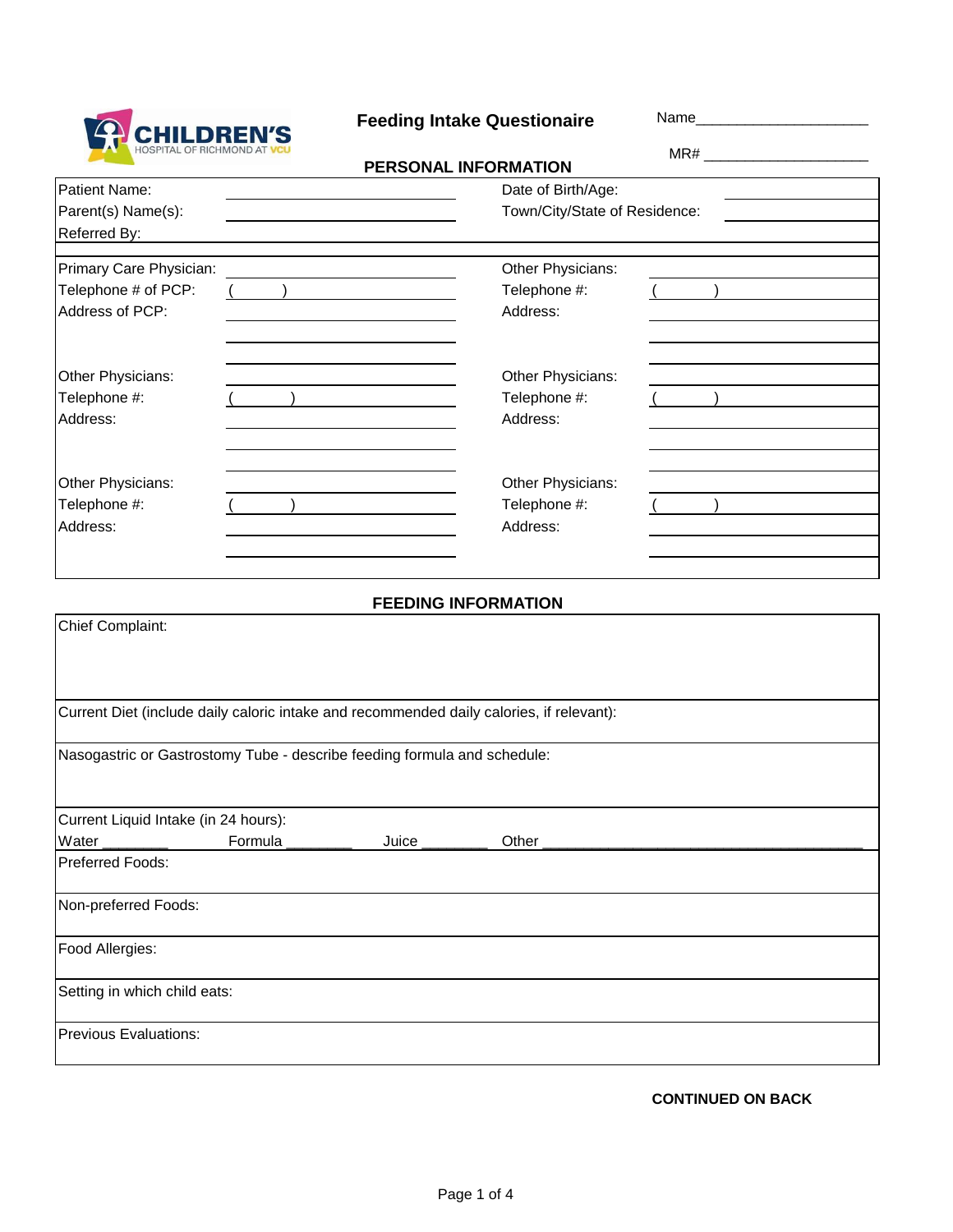

## **Feeding Intake Questionaire** Name\_\_\_\_\_\_\_\_\_\_\_\_\_\_\_\_\_\_\_\_\_

MR# \_\_\_\_\_\_\_\_\_\_\_\_\_\_\_\_\_\_\_\_

#### **PAST MEDICAL HISTORY**

| Dates(s) / Onset | <b>Completed Tests/Surgeries/Hospitalizations</b> | Comments |
|------------------|---------------------------------------------------|----------|
|                  |                                                   |          |
|                  |                                                   |          |
|                  |                                                   |          |
|                  |                                                   |          |
|                  |                                                   |          |
|                  |                                                   |          |
|                  |                                                   |          |
|                  |                                                   |          |

Last Upper GI, Barium Swallow, and Gastric Emptying with results:

#### **MEDICAL INFORMATION**

| DIAGNOSES:              | Allergies to Medications and Foods (list all): |
|-------------------------|------------------------------------------------|
| Cerebral Palsy          |                                                |
| Gastroesophageal Reflux |                                                |
| Failure to Thrive       |                                                |
| Developmental Delay     | Medications:                                   |
| <b>Oral Aversion</b>    |                                                |
| Other (please describe) |                                                |
|                         |                                                |
|                         |                                                |
|                         |                                                |

#### **FAMILY MEDICAL HISTORY**

Has anyone in your family ever been diasgnosed with or treated for any of the following?

| <b>YES</b> | <b>NO</b> | <b>IRELATIVE</b> | ILLNESS/DISEASE                                  |  |
|------------|-----------|------------------|--------------------------------------------------|--|
|            |           |                  | <b>IReflux Disease</b>                           |  |
|            |           |                  | Scoliosis or other musculoskeletal abnormalities |  |
|            |           |                  | Allergies to food or medications                 |  |
|            |           |                  | Other:                                           |  |
|            |           |                  | Other:                                           |  |

#### **BIRTH HISTORY**

|                      | _ _ . _                  |
|----------------------|--------------------------|
| Length of Pregnancy: | Type of Delivery:        |
| Birth Weight:        | Complications (explain): |
| Birth Height:        |                          |
|                      |                          |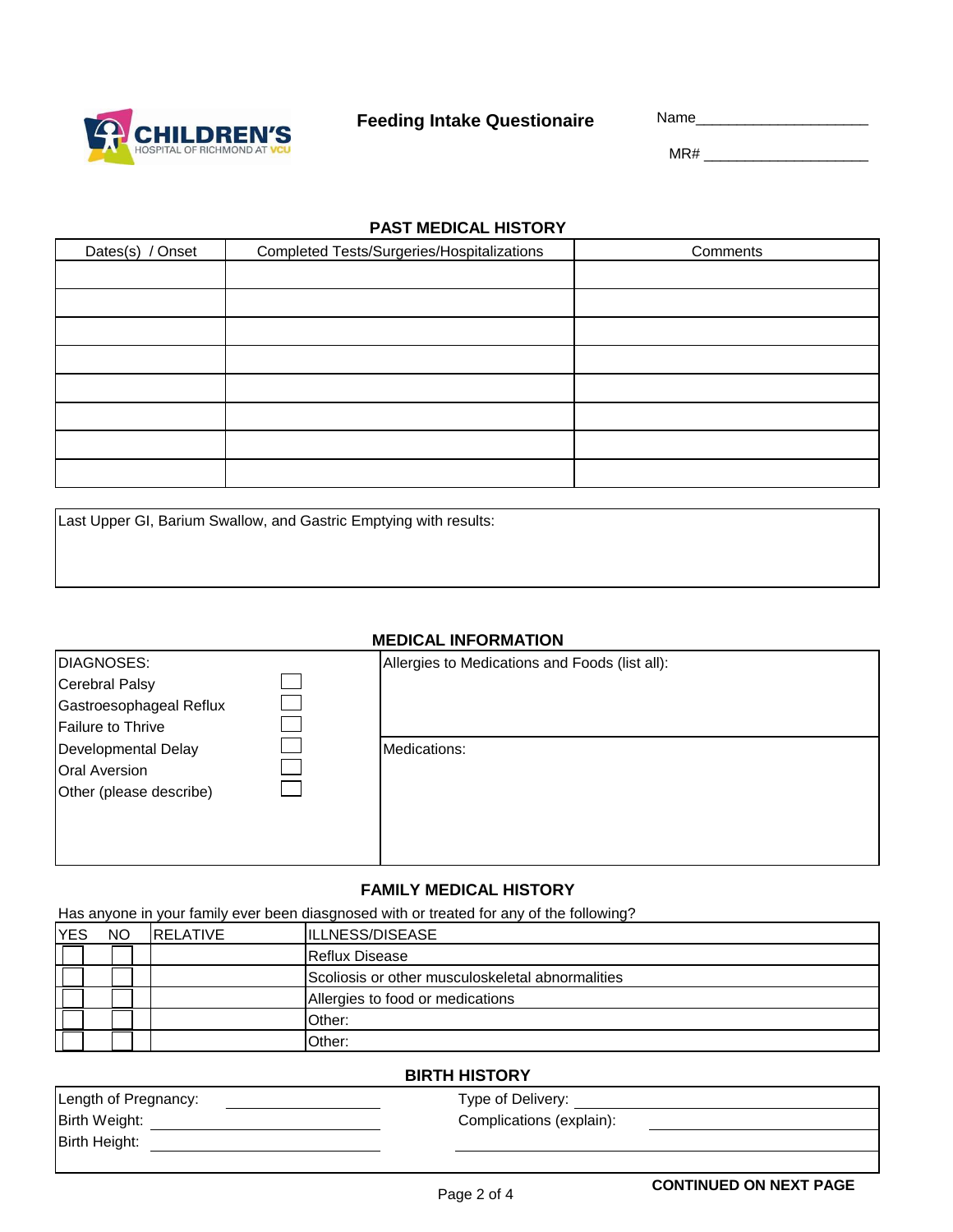

**SOCIAL HISTORY**

MR# \_\_\_\_\_\_\_\_\_\_\_\_\_\_\_\_\_\_\_\_

Who lives in the house?

A child care provider?

ľ

School Status/Early Intervention:

### **CURRENT MEDICAL CONDITIONS**

| <b>YES</b> | <b>NO</b> | Is the child experiencing any of the following?: | If yes to any of the following questions, please describe |
|------------|-----------|--------------------------------------------------|-----------------------------------------------------------|
|            |           | Recurrent ear infections                         |                                                           |
|            |           | Recurrent colds or sinus infections              |                                                           |
|            |           | Recurrent ulcers in the mouth                    |                                                           |
|            |           | Frequent choking or gagging                      |                                                           |
|            |           | Chronic or recurrent cough                       |                                                           |
|            |           | Pneumonia                                        |                                                           |
|            |           | Wheezing                                         |                                                           |
|            |           | Environmental allergies                          |                                                           |
|            |           | Heart murmur                                     |                                                           |
|            |           | Congenital heart disease                         |                                                           |
|            |           | Appetite changed<br>Increase<br>Decrease         |                                                           |
|            |           | or Vomiting<br>Nausea <sup>[</sup>               |                                                           |
|            |           | Frequent spitting up or regurgitation            |                                                           |
|            |           | Constipation                                     |                                                           |

**CONTINUED ON BACK**